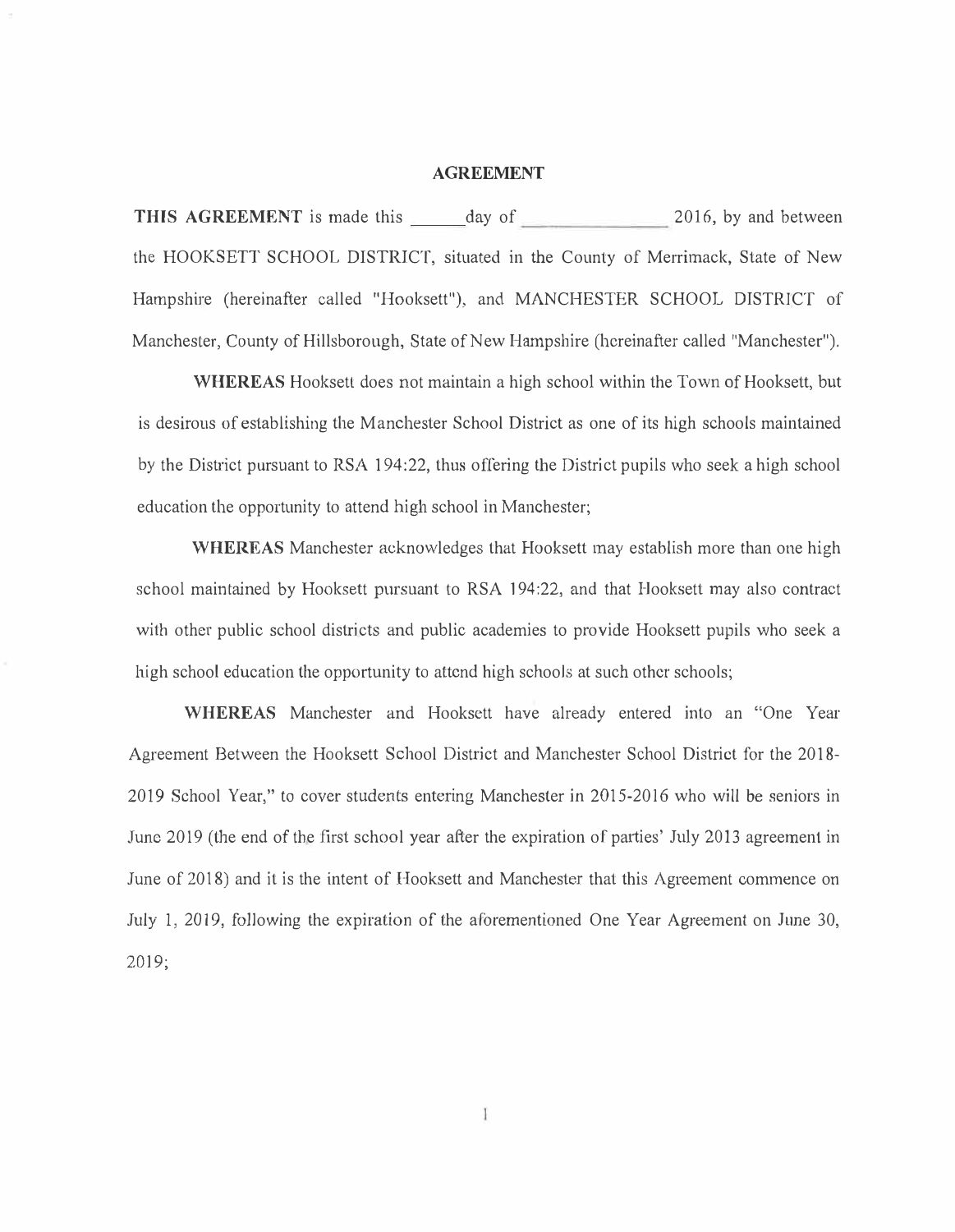**WHEREAS** Manchester is willing to receive the pupils sent by Hooksett and afford them such courses of instruction at a tuition to be determined annually pursuant to the terms of this Agreement.

**NOW THEREFORE** in consideration of the mutual promises contained herein, the parties hereto agree as follows:

**1.** 

**(A)** Manchester agrees that it will provide an approved high school program to all Hooksett students sent to Manchester by Hooksett.

**(B)** Manchester shall provide Hooksett students with access to the same education and opportunities that it provides to Manchester students. Hooksett students shall be treated in the same fashion as Manchester students and shall be subject to the same disciplinary procedures and protections as Manchester students.

**2. Manchester High Schools Approval and Accreditation** - Manchester agrees that during the term of this Agreement, Manchester will provide a course of studies for grades 9-12 and such facilities and equipment so that at all times during the term of this Agreement, Manchester High Schools  $(1)$  qualify as approved high schools according to New Hampshire statutes (NH RSA 194:22 and 194:23) (for the purposes of this Agreement an "approved high school" is school approved for attendance under RSA 194:23-b which is either approved or conditionally approved under Ed 3 06.28 or is approved by the State Department of Education under an alternative method of compliance with Ed 306.29, or those statutes and rules future equivalent) and (2) are accredited by the New England Association of Secondary Schools and Colleges, Inc. by the Commission on Independent Schools.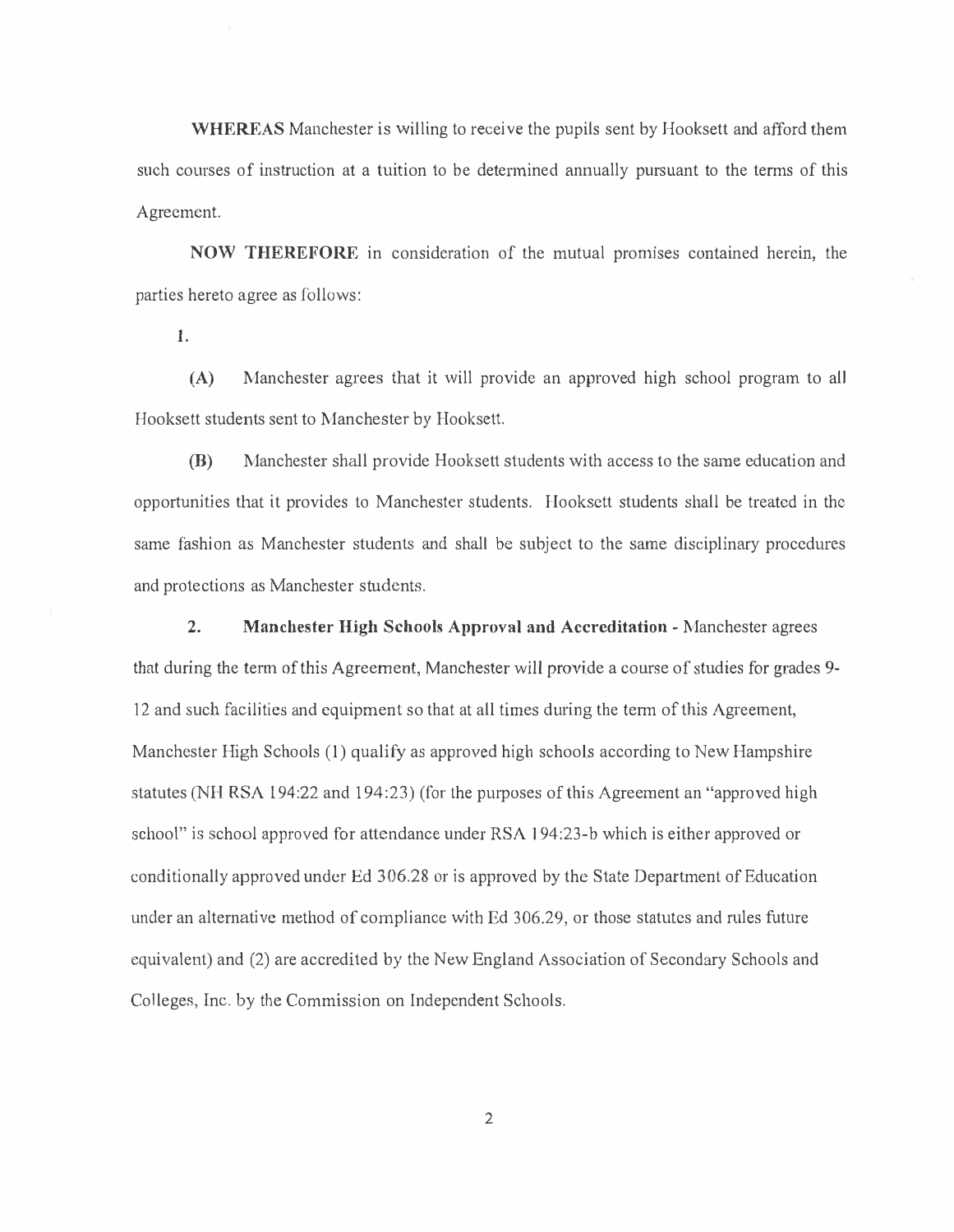## **3. Special Education**

It is Manchester's intention to continue to provide schooling for educationally disabled, Section 504/IDEA students not requiring special schools or special facilities. In addition, Manchester will, at the request of Hooksett, offer facilities and programs then currently offered by Manchester to Hooksett students comparable to those offered by public high schools of like size in New Hampshire for educationally disabled, Section 504/IDEA children; and Hooksett will be charged the costs of such programs for each pupil from Hooksett enrolled in such programs. All of Manchester's costs for special education and related services for Hooksett students shall be borne solely by Hooksett, and those costs shall be developed in keeping with the parties' historic practices as reflected in the One-Year Agreement referenced above. Such special education costs shall be billed along with the costs of tuition paid by Hooksett as calculated pursuant to Paragraph 9, below. Hooksett shall also be responsible for all transportation arrangements and transportation costs related to special education students. In addition, Hooksett shall be responsible for the costs of retaining its own legal representation in special education and 504 matters pertaining to Hooksett students which result in a due process hearing or any other legal proceeding. Manchester shall be responsible for defending itself against allegations by third parties, parents, guardians or students that it has engaged in any form of disability-based discrimination. In the event that Hooksett is 1he subject of a complaint to the Office of Civil Rights or the New Hampshire DOE regarding conduct by Manchester, Manchester shall be responsible for the costs of responding to the complaint. In the event that Manchester is the subject of a complaint to the Office of Civil Rights or the New Hampshire DOE regarding the conduct of Hooksett, Hooksett shall be responsible for the costs of responding to the complaint.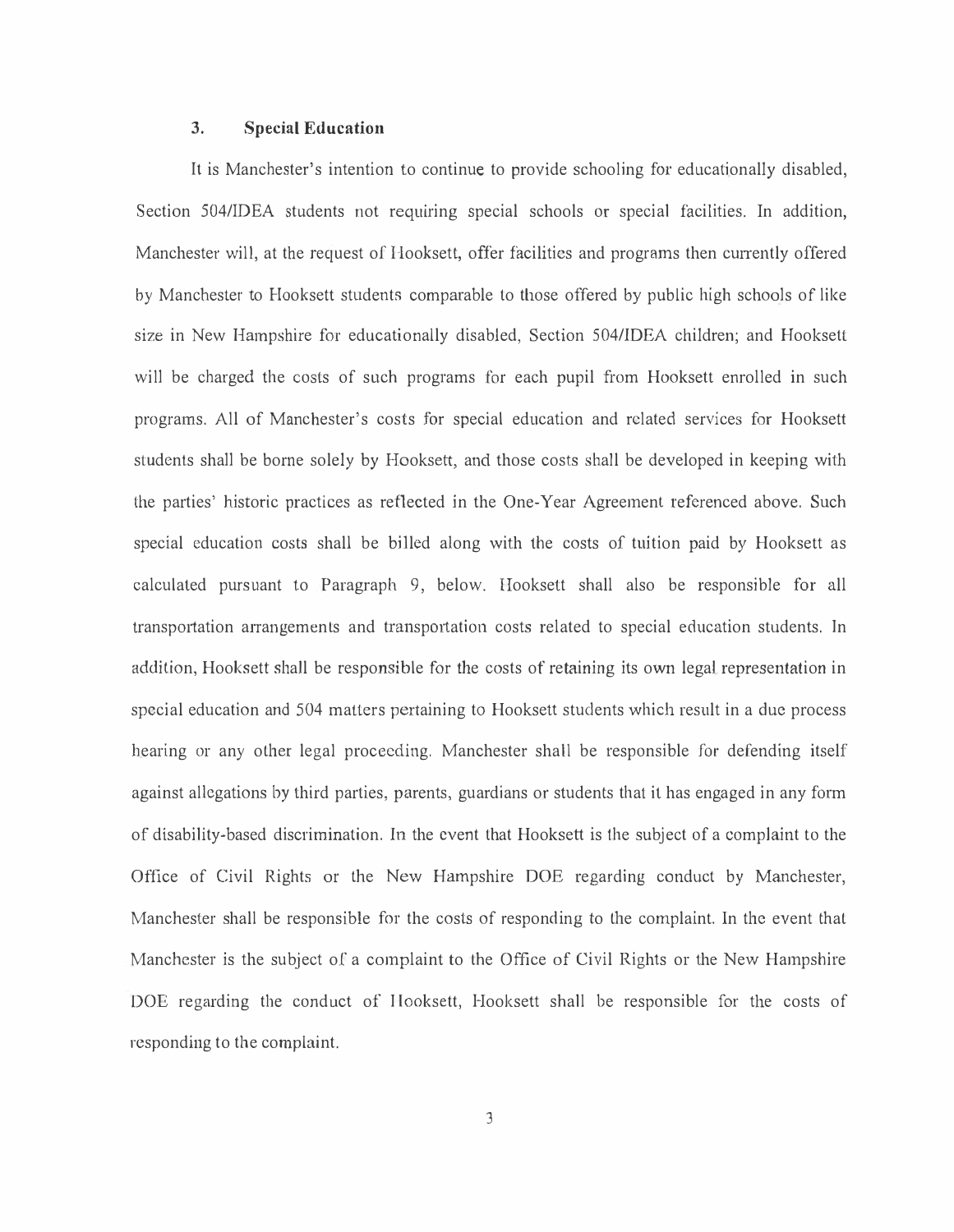## **4. Enrollment**

(A) Hooksett may send, and Manchester agrees to accept, up to all of the Hooksett resident pupils who are qualified to attend grades 9 through 12 to Manchester during the term of this contract. Manchester will not be obligated to accept any Foreign Exchange Students from Hooksett.

(B) Hooksett, in its sole discretion, may place or enroll as many students as il determines at public schools or public academies outside of Manchester.

(C) By November 1, Hooksett must notily Manchester in writing of the number and names of students in each grade level who plan to attend Manchester in the next school year, which school they will attend. Hooksett will forward to Manchester the estimated amount of Pinkerton Academy's per student tuition within five (5) days of receipt by Hooksett but no later than December 31<sup>st</sup>. Hooksett students residing east of the Merrimack River will generally attend Manchester Central. Hooksett students residing west of the Merrimack River will generally attend Manchester West.

(D) Manchester at its sole discretion may offer Hooksett students' attendance at Manchester Memorial; and in that event, Hooksett may at its sole discretion assign students to Manchester Memorial.

(E) Students from Hooksett who are enrolled in Manchester during the term of this Agreement will be allowed to graduate from Manchester after the end of the term of this Agreement; and the terms of this Agreement will survive for the duration of those students' enrollment.

**5. Hooksett and Manchester Meetings** - The parties agree that Manchester's Board of School Committee and the Hooksett School Board may, at the request of either party, meet up

 $\overline{4}$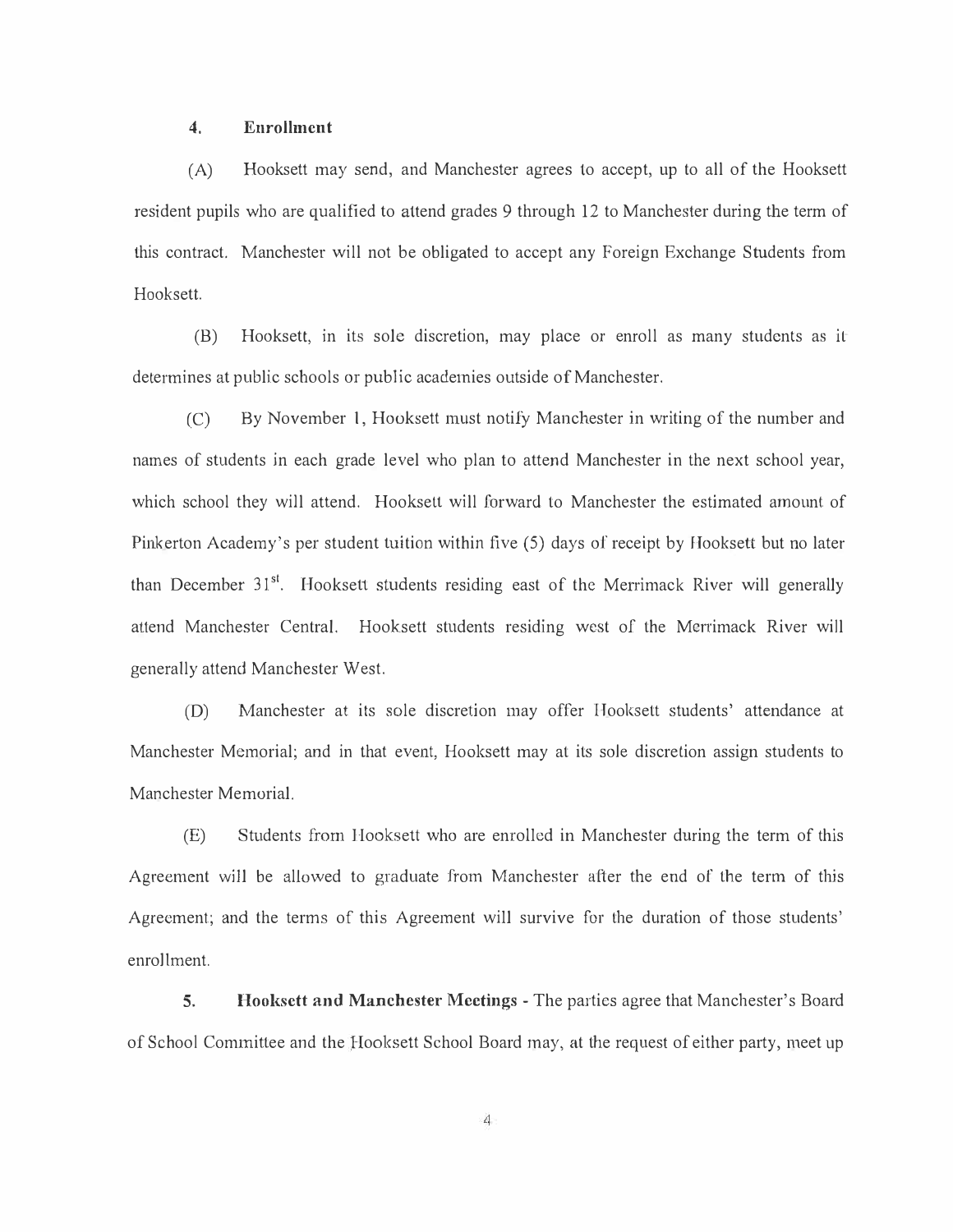to at least two (2) times each year at Manchester and at such other times as the parties shall agree, so that the Board of School Committee may have the benefit of the suggestions and recommendations of the Hooksett School Board on curriculum, financial matters and policies of Manchester schools. These meetings will be held, if possible, during the last full week of the fall and winter terms. Hooksett will be advised of any major changes in policies, curricula and other school programs and services in Manchester. Further, the Superintendent or designee of Manchester shall meet twice annually with the superintendent of schools or other administrators from Hooksett to advise on matters of policy, curricula, facilities, programs, and services. The principals of the middle school in Hooksett will meet with the designated administrator for Manchester two (2) times each year on matters of curricula, programs, and services.

**6. Career Guidance Services** - Career Guidance Services by Manchester shall be made available to all high school pupils of Hooksett attending Manchester as well as for grade placement and subject placement at Manchester schools.

7. **Student Records.** Hooksett will have reasonable access to educational records for pupils residing within Hooksett consistent with the Family Education Rights and Privacy Act, 20 U.S.C. § 1232g. Without limiting the generality of the foregoing, Manchester shall, at the request of Hooksett, provide Hooksett with report cards, attendance records, SAT scores, other achievement test scores, advance placement and honors class enrollment, honors awarded, and college placement for lfooksett students. Manchester and Hooksett further agree to work cooperatively and communicate regarding class advancement as set forth below.

(A) Class Advancement Notification: Manchester shall provide student report cards to Hooksett following each semester. When the report cards are provided to Hooksett,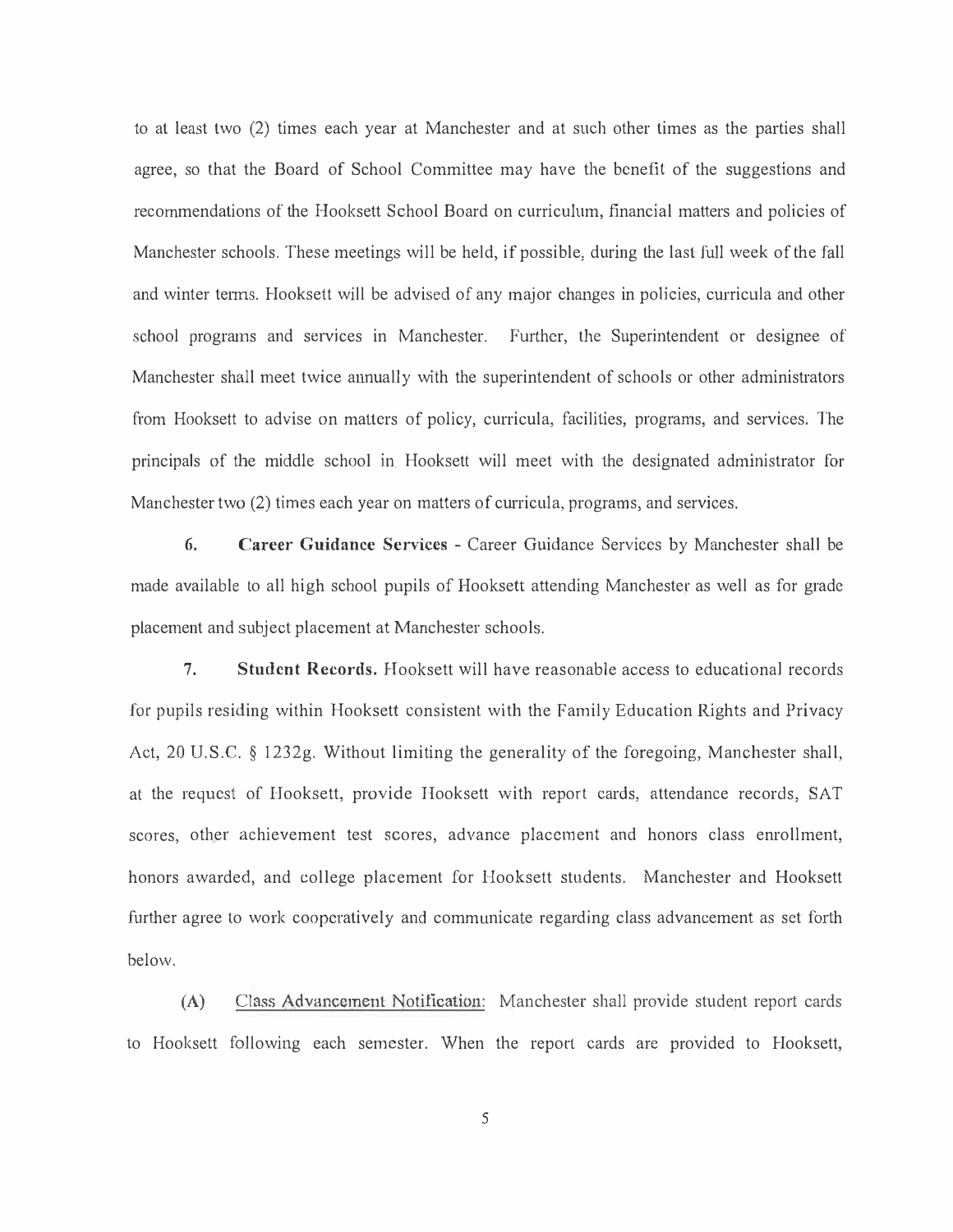Manchester shall also provide a report to Hooksett which identifies any student who may not be on target to adequately complete any educational or credit requirements for advancement into the next grade level.

**8. Discipline** - Manchester will be legally responsible for student discipline, while students are under the jurisdiction of Manchester and any matters arising out of such discipline, including any alleged violations of students' rights, will be the sole responsibility of Manchester. All Hooksett students attending Manchester schools shall be subject to all applicable rules and regulations of Manchester during the term of this Agreement. Manchester and Hooksett agree to work cooperatively and communicate regarding disciplinary hearings and expulsions as set forth below.

**(A)** Expulsion: At such time that any Hooksett student and/or parent is provided with written notice of an upcoming disciplinary hearing before the Manchester Board of School Committee for gross misconduct or neglect or refusal to conform to the rules or regulations of the school for which expulsion may be the result, Manchester shall also send a copy of such letter to Hooksctt's superintendent. Any such expulsion hearing shall be held pursuant to the rules and regulations set forth in the Manchester student policies.

## **9. Tuition and Payment Schedule**

(A) Manchester shall charge tuition to Hooksett in an amount equal to the tuition Hooksett is charged for Hooksett students attending Pinkerton Academy provided that, in no event, shall the tuition be less than the tuition Pinkerton charged for IIooksett students' attendance during the 2015-2016 school year. If Hooksett does not plan to send students to Pinkerton in any school year, the parties agree to meet to select a new method for determining tuition for that year provided that if the parties cannot agree, then until an agreement for a new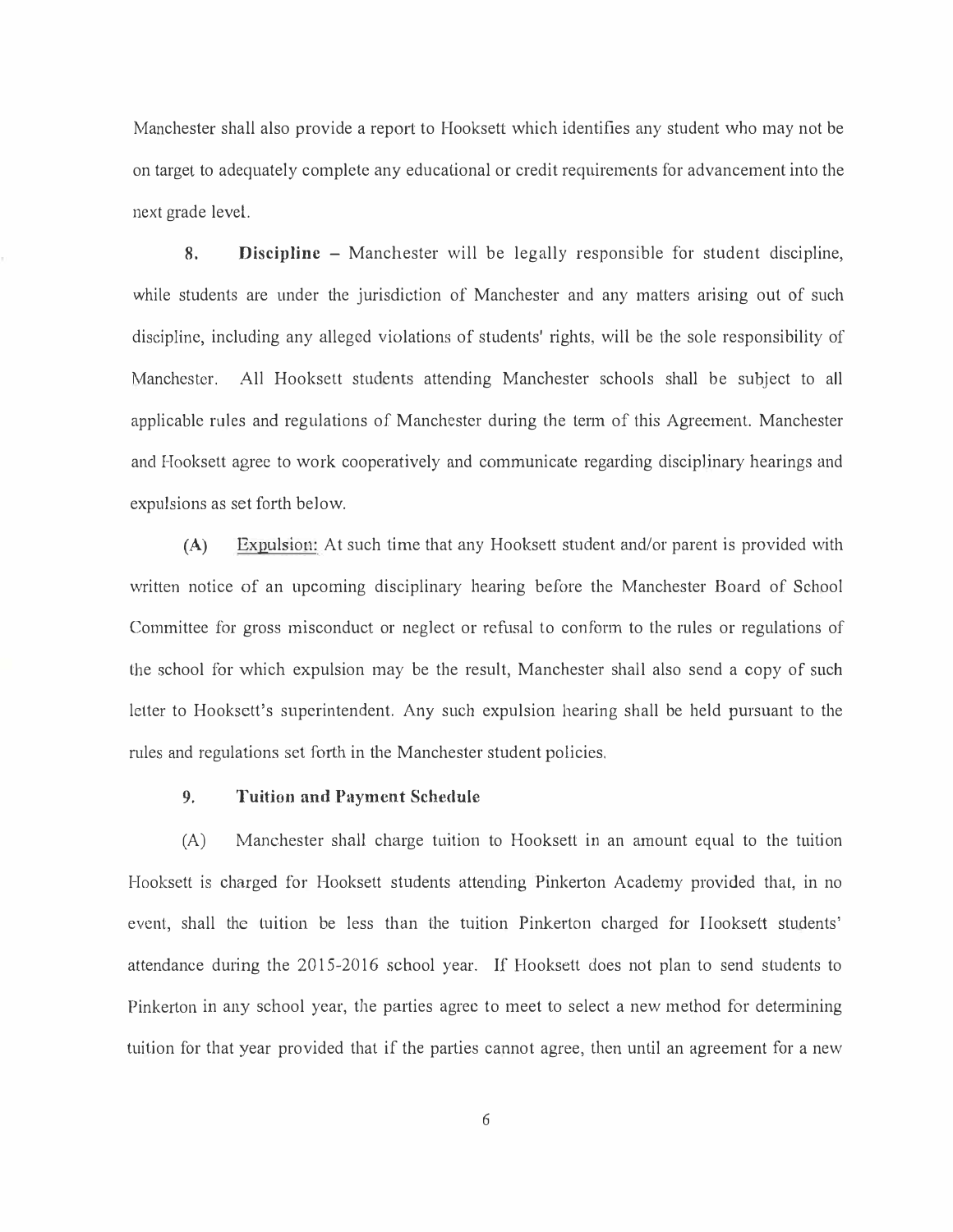tuition is reached, the tuition cha<sup>r</sup> ge for Hooksett students will continue to be equal to the tuition Pinkerton charged Hooksett but not less than the tuition Pinkerton charged Hooksett during the 2015-2016 school year.

(B) Hooksett agrees to pay Manchester tuition based on the Pinkerton's estimated tuition charge ( estimated in the fall for the following school year) in two (2) installments with half on November 1 and the remaining half on April 1 of each school year. Billing shall be on the basis of students enrolled in Manchester high schools as of October 1, provided billing shall be based on a daily rate for partial enrollment for students who enroll after October l or withdraw before May 1 of any school year. The daily rate will be calculated by dividing the annual Pinkerton tuition rate by the number of school days in Manchester. As an example, if the Pinkerton rate is \$12,000.00 for 180 days, and Manchester school days equal 172 for the same year, the daily rate for Manchester will be \$12,000.00 divided by 172 days for a daily rate of \$69.77 or \$12,000.00 for 172 days.

10. (A) Accounting Requirement – Within 10 days of Hooksett receiving written notice that Pinkerton has determined its final tuition for the preceding school year, it will notify Manchester of that final tuition rate, which shall be used to calculate the final tuition due pursuant to Paragraph  $10(B)$ , below.

**(B) Tuition Adjustments** - In the event that the final tuition rate paid by Hooksett to Pinkerton during the preceding school year is greater than the estimated tuition rate paid to Manchester that year, Hooksett shall pay Manchester an amount equal to the tuition difference for Hooksett students who were enrolled in Manchester the prior year on the following November l in addition to the payment of the estimated tuition due on that date. If the final rate is not available by the November 1 billing, then the adjustment will be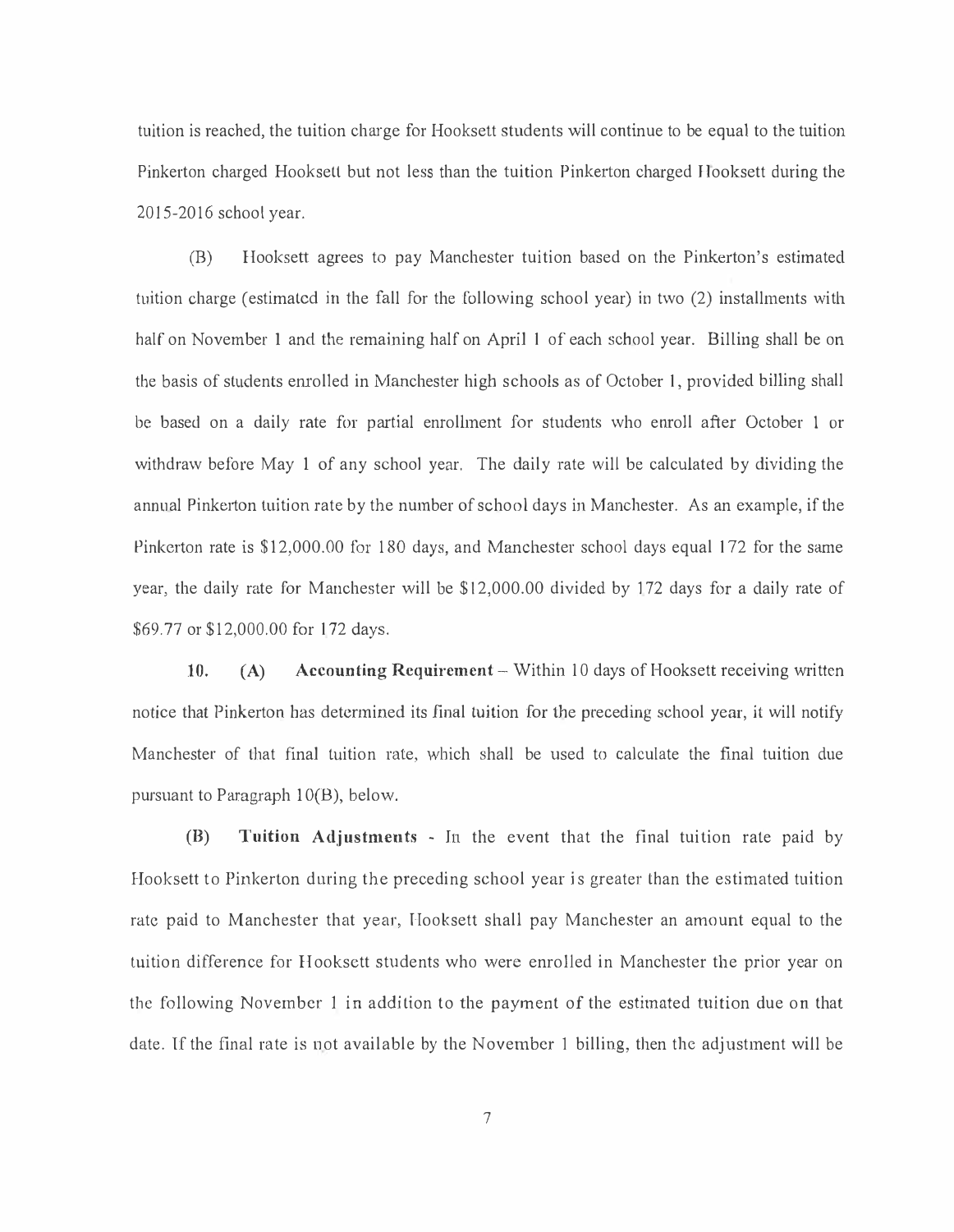paid on April 1. In the event that the term of this contract is not extended, any amounts due from Hooksett by reason of the fact that the estimated tuition was underestimated, shall be paid to Manchester on or before December  $30<sup>th</sup>$  following the termination of the contract.

**11. Tuition Due Dates** - The parties agree that tuition payments are due twenty (20) days from the date of the bill or the dates set forth in paragraph 10, whichever is later.

**12. Term** — The initial term of this agreement shall be for a period of ten (10) years commencing July 1, 2019 and expiring June 30, 2029, subject to the other provisions of this Agreement.

**13. Contract Language Change** - In July of 2024, either party may give notice, as provided above, of a desire to change some language in the contract. If such changes are agreed to by the parties, the contract will be so amended. Any and all such changes to the contract language shall be agreed upon and made on or before June 30 of that year. In the event that no agreement can be reached as to contract language changes, the contract will remain in force for the remainder of the term, unless otherwise amended, by mutual written agreement of the parties.

14. **Authorization** - Hooksett agrees that the Hooksett School Board is duly authorized to take any and all action and do any and all things necessary or convenient to carry out this contract, and any such action taken by the Hooksett School Board shall be binding upon Hooksett (except as otherwise provided herein).

**15. Student Transportation** - Hooksett will be responsible for providing and paying for any transportation for Hooksett students to and from Hooksett and Manchester.